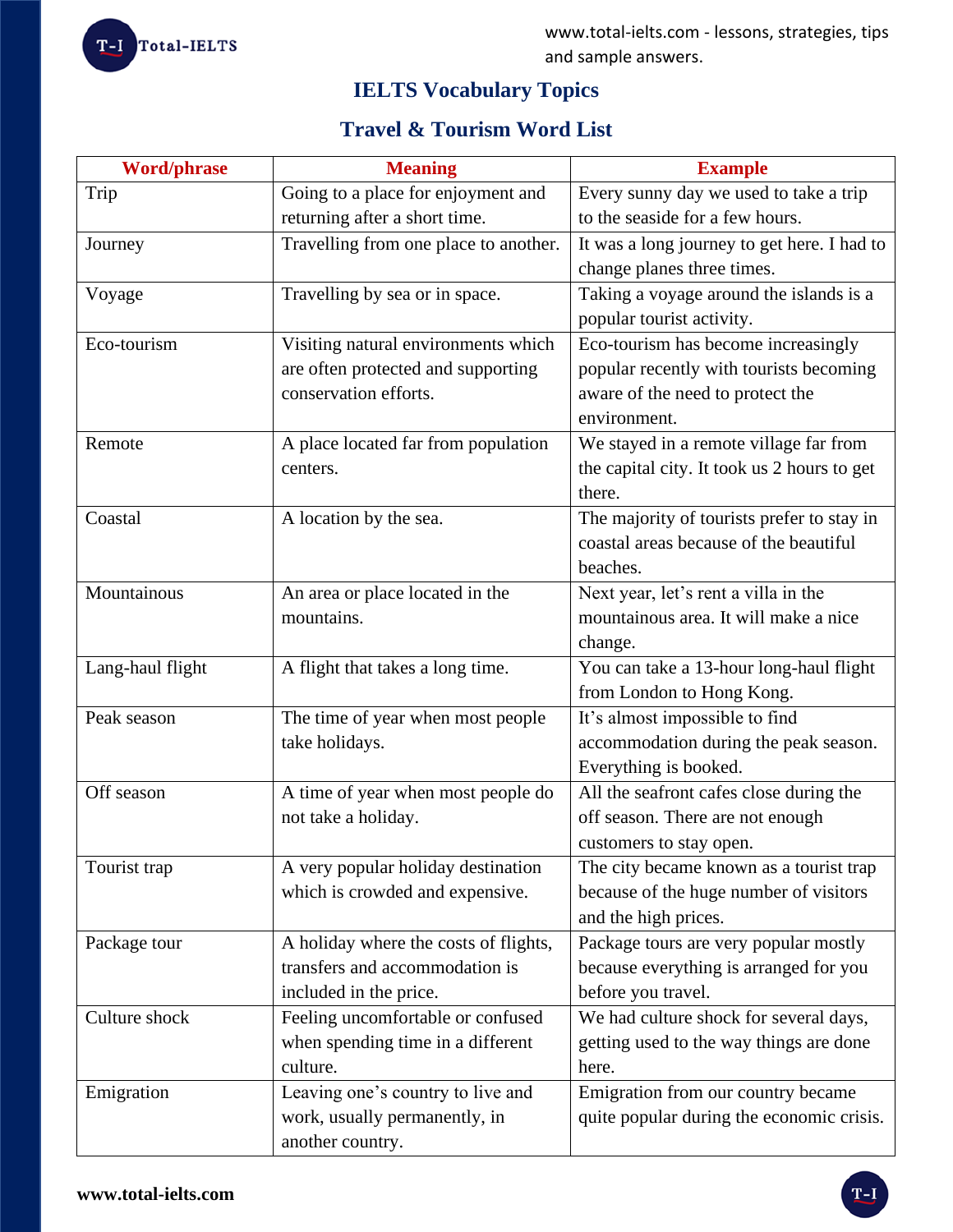T-I Total-IELTS

www.total-ielts.com - lessons, strategies, tips and sample answers.

| Self-catering        | Holiday accommodation where you                    | We always prefer to book self-catering       |
|----------------------|----------------------------------------------------|----------------------------------------------|
| accommodation        | cook meals for yourself.                           | accommodation so we can choose when          |
|                      |                                                    | and what to eat for ourselves.               |
| Return ticket        | A ticket to a destination that includes            | Some countries will not grant you a          |
|                      | a date for return.                                 | visitor visa unless you have a return        |
|                      |                                                    | ticket.                                      |
| Single ticket        | A ticket to a destination that does not            | When I visit my parents, I always book a     |
|                      | include a date for return.                         | single ticket because I never know how       |
|                      |                                                    | long I'll stay.                              |
| <b>Attractions</b>   | Popular, interesting places to visit.              | It's advisable to visit the main attractions |
|                      |                                                    | early in the morning to avoid the crowds.    |
| Travel agency        | A company that arranges and books                  | We always use a travel agent to book our     |
|                      | your holiday – flights,                            | holiday. It's so convenient and saves a      |
|                      | accommodation etc.                                 | lot of time.                                 |
| Independent traveler | Someone who arranges their own                     | Many people nowadays are independent         |
|                      | travel by booking their flights and                | travelers because it's quite easy to find    |
|                      | arranging accommodation.                           | suitable flights and accommodation           |
|                      |                                                    | through the internet.                        |
| Quaint               | Attractive and traditional (old                    | The town is famous for its quaint            |
|                      | fashioned) places.                                 | buildings in the old quarter, dating back    |
|                      |                                                    | to the 19 <sup>th</sup> century.             |
| Sightseeing          | The activity of visiting interesting               | The most popular activity for tourists is    |
|                      | places in a location.                              | sightseeing. Visiting the famous and         |
|                      |                                                    | attractive locations.                        |
| Itinerary            | A document that includes the details               | The travel agent sent the holiday            |
|                      | of a holiday – flight schedules, day               | itinerary by email. We need to check it      |
|                      |                                                    | before we pay.                               |
|                      | trips dates and times etc.                         |                                              |
| Backpack             | A bag with straps and is carried on<br>one's back. | She bought a new red backpack for her        |
|                      |                                                    | trip to the countryside.                     |
| Backpacking          | Travelling on a budget, carrying all               | A lot of students prefer backpacking         |
|                      | one's belongings in a backpack.                    | holidays, mostly because they can afford     |
|                      |                                                    | it.                                          |
| Cruise               | A holiday on a ship or boat with a                 | Every year my parents take a cruise          |
|                      | schedule of places to visit.                       | around the Mediterranean Sea. They stop      |
|                      |                                                    | off at all the major tourist attractions.    |
| Expatriate           | A person who lives outside their own               | Our country has become a popular             |
|                      | country.                                           | retirement destination for expatriates       |
|                      |                                                    | because of the warm climate and low          |
|                      |                                                    | cost of living.                              |
| Deport               | To expel a foreigner from a country                | He was deported form the country             |
|                      | where they do not have legal                       | because he had false travel documents.       |
|                      | documents to live there.                           |                                              |